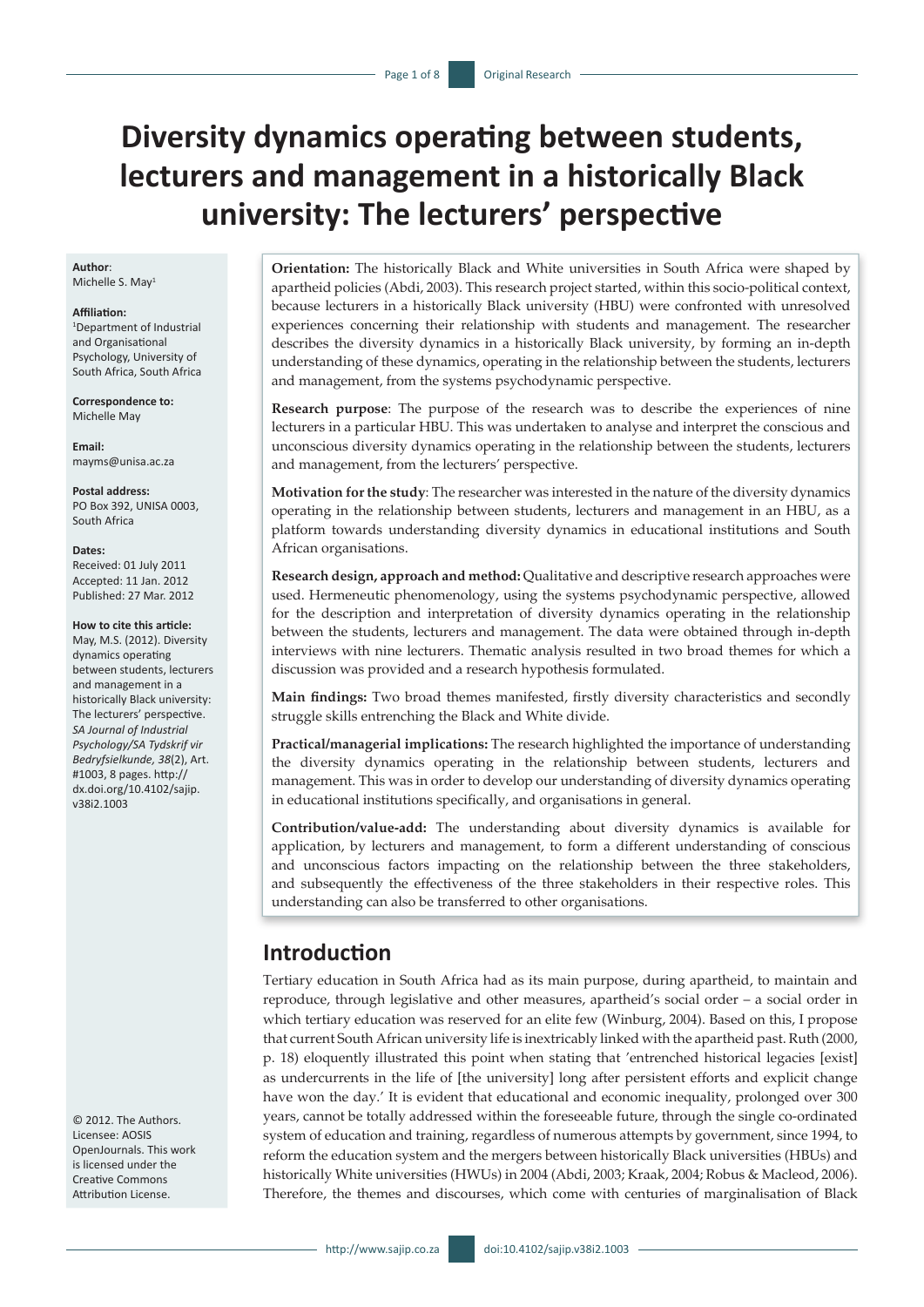people at the hands of White people, serve as the backdrop to this historical research about the diversity dynamics that operated in the HBU.

The awareness of the diversity dynamics that operated in the HBU can be developed, by describing the diversity dynamics evident in the relationships between the students, lecturers and management, from the lecturers' perspective. This understanding about diversity dynamics can then be used by lecturers and management, to form a different understanding of conscious and unconscious factors impacting on the relationship between the three stakeholders, and subsequently the effectiveness of the three stakeholders in their respective roles. This understanding of diversity dynamics can also be transferred to other South African organisations, enhancing the understanding of diversity dynamics and informing diversity management initiatives implemented in these organisations.

### **The historical landscape of South African universities**

Through extension of the *Universities Education Act* (No. 45 of 1959), the first phase in the establishment of HBUs, as separate universities for Black students, commenced, and restricted the admission of Black people to HWUs. Importantly these universities were racially and ethnically divided for eight Black ethnic groups, the Coloured and Indian groups (Abdi, 2003; Robus & Macleod, 2006; Ruth, 2000). Although Black university colleges were proclaimed autonomous in 1969 by Acts of Parliament, these universities remained White–controlled Black universities (Starfield, 2002). This points to the paradoxical nature of HBUs in which power and authority resided with White people, whilst Black people occupied advisory and token positions, and in this way the power relations between Black and White people was maintained (Mabokela, 2001). The White, and mainly Afrikaner, management and lecturers were also considered to be collaborating with government, such as the South African or independent homeland government, resulting in protracted conflict between students, lecturers and management (Sumbulu & Boswell, 2003). At this time, the Black lecturers were probably too few to impact on the students and the status quo (Ndebele, 1997).

The HBUs became one of the many sites of struggle against the apartheid regime (Ruth, 2000), owing to a deteriorating education system and the lack of economic opportunities for young Black graduates during the 1970s and 1980s. The Soweto uprising of 1976 ensured that the educational institutions (high schools and HBUs) became an important site of struggle, for the youth, over educational and also broader political, issues (Nkomo, 1990). This transformed education and HBUs into ungovernable war zones where students expressed their dissatisfaction through unruly and, at times, violent behaviour to which the police and army reacted with military force (Ruth, 2000).

### **The systems psychodynamic perspective**

Systems psychodynamics (SP) allows for the study and interpretation of collective, interdependent unconscious and conscious individual, group and intergroup processes, resulting from the interconnection between different groups and subgroups within a social system (Czander & Eisold, 2003; Neumann, 1999). It affords us the opportunity to attend to unconscious phenomena within people, the organisational context (tasks, structures, boundaries) and the complex interaction between the two (Amado, 1995; Nutkevich, 1998). In diversity dynamics the theoretical underpinnings of SP are applied to understand the psychodynamics which occur in the context of difference and similarities amongst people (Cilliers & May, 2002; May & Evans, 2004; Pretorius, 2003).

#### **Diversity dynamics**

Diversity dynamics is a relational phenomenon through which individuals, across differences and similarities, make certain assumptions about others. The individuals then behave, on both a conscious and unconscious level, in a particular way towards each other, based on these differences and similarities (Pretorius, 2003). The defense mechanisms, splitting–projection–introjection–projective identification, underlie these diversity dynamics. Splitting, based on the primary and secondary dimensions of diversity, enables us to divide the world into good and bad, Black and White, the oppressed and the oppressor (Skolnick & Greene, 2004). It is an inherent need in groups to split self from others because it provides the opportunity to dump the bad onto another group, in order to maintain the good within the group (May & Evans, 2004; Skolnick & Greene, 2004).

Introjection and projection are used simultaneously through the process of splitting. Introjection involves attributing positive aspects to one's group and refusing to deal with negative aspects, and externalising the negative aspects of one's group. Thus, introjection manifests when group members internalise positive and preferred characteristics, such as competence, superiority, the establishment of closeness to and a constant presence with the positive. Projection involves attributing negative aspects to other groups by rejecting and externalising negative aspects of one's own group. In this way a group can eradicate bad characteristics, such as incompetence and inferiority (Cilliers & May, 2002). By introjecting the positive feelings and projecting the negative feelings a group produces and maintains 'illusory goodness and self–idealisation.' The other group, identifying with the projection, then becomes *the denigrated one*, such as the container for the unacceptable and rejected parts of the group that idealises itself (Skolnick & Greene, 2004). Through defense mechanisms, such as splitting, introjections, projection and projective identification, groups in the intergroup process project their unacceptable, disavowed, unexpressed and undiscussible aspects into the other groups. This is performed in order to preserve a good and idealised version of themselves – operating in the paranoid–schizoid position (Klein, 1985).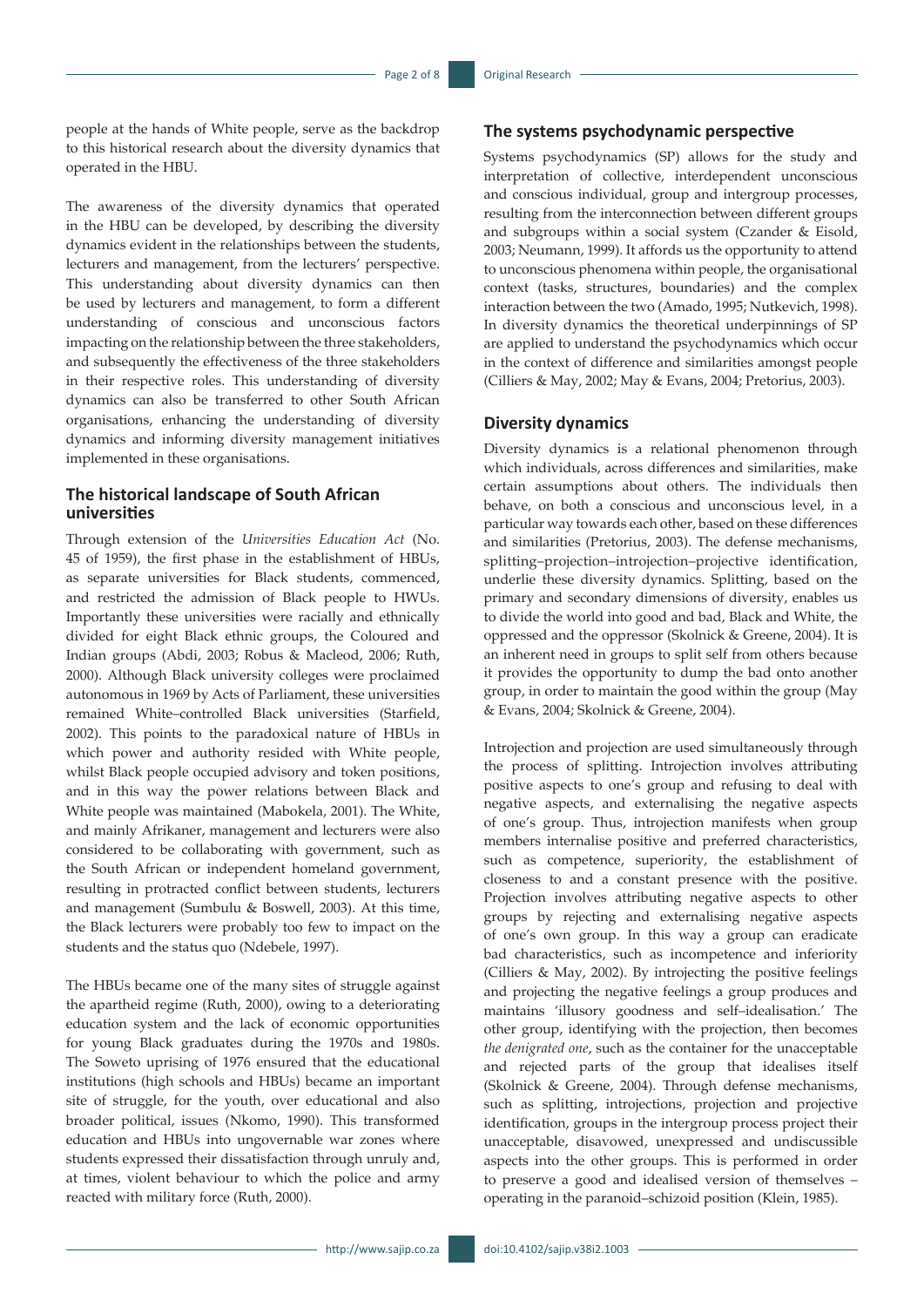Several authors have proposed that envy is a destructive phenomenon in groups, organisations and society (Mouly & Sankaram, 2002; Stein, 2000). With envy, the other individual or group is attacked through spoiling or destroying (Hiles, 2007). Envy is stimulated in situations where dependency and helplessness are experienced, for example situations of disparity in resources, actual deprivation and the lack of provision of satisfying experiences (Stein, 2000). Across differences, an envious attack can be directed at other groups.

Groups experience a shift from the paranoid–schizoid to the depressive position, by re-owning their projections and reducing splitting, polarisation, introjections, projection and projective identification. In the depressive position groups realise that they and other groups contain both good and bad parts – resulting in more effective relationships across differences. Groups oscillate between a depressive, intersubjective position of functioning and a more primitive ego-centric paranoid–schizoid position (Klein, 1985).

The core research problem was formulated as follows: What were the diversity dynamics operating in the relationship between students, lecturers and management at an HBU? Researchers have not explored the diversity dynamics that operated in the relationship between the students, lecturers and management in a South African HBU. As a lecturer who worked at an HBU, I am interested in understanding the nature of the diversity dynamics evident in the relationship between the students, lecturers and management, and how these dynamics impacted the effectiveness of these three stakeholders in their different roles. By describing the diversity dynamics evident in their relationships from the lecturers' perspective, the awareness of the diversity dynamics that operated in the HBU can be developed.

The potential value-add of the research is achieved by enhancing the understanding of diversity dynamics. It is also available for application by lecturers and management, to form a different understanding of conscious and unconscious factors impacting on the relationship between, and effectiveness of, the three stakeholders in their respective roles. This understanding of diversity dynamics can be used in other South African organisations by researchers, consultants and managers to enhance their understanding of diversity dynamics, and inform the nature of the diversity management initiatives implemented in these organisations.

The rest of the article is structured as follows. The research design is presented, with reference to the research approach and strategy. This is followed by the research method consisting of the setting, roles of the researcher, sampling method, data collection, recording and analysis. Lastly, the strategies employed to ensure quality data are mentioned. Thereafter the findings are presented as manifested themes. The discussion contains the research hypothesis followed by the conclusion, recommendations, limitations and suggestions for further research.

# **Research design Research approach**

A qualitative research method was followed, based on hermeneutic phenomenology (Terre Blanche & Durrheim, 2002), that allowed for in-depth description and interpretation, and that applied the SP perspective of the essence of the lecturers' (emotional) experiences in an HBU. This SP perspective enabled the formation of an indepth understanding of the diversity dynamics operating in the relationship between the students, lecturers and management.

### **Research strategy**

Using a case study design, I obtained an in-depth description of the (emotional) experiences of the lecturers, with emphasis on the diversity dynamics at work in their relationship with students and management. A literature review was undertaken at the beginning of the research process and was used as an ongoing strategy during the research process, to focus on different elements of the research, in order to establish a sound thread of reference pertaining to the key arguments and ideas. This strategy is especially applicable when applied to the literature control that will be used in the interpretation of the data (Creswell, 2003; Henning, Van Rensburg & Smit, 2004).

#### **Research method**

#### **Research setting**

The research process started when I, as a lecturer at an HBU, was confronted by violent interactions between lecturers and students, and perceived a passivity from management when lecturers were violently threatened by students in social and academic settings, within the HBU. Based on sociohistorical factors, my personal experiences and SP, I explored the (emotional) experiences of lecturers at an HBU, such as their relationship with students and management, to form an understanding about the diversity dynamics operating between the students, lecturers and management.

#### **Sample and sampling**

Based on the work of Endacott (2005), a convenience sample, consisting of nine lecturers from a specific department in an HBU, was used to participate in in-depth interviews. I chose these lecturers because I once formed part of their department, and the lecturers were willing and available to participate in the research topic, which they could discuss eloquently. The biographical information of the sample is provided in Table 1.

#### **Data collection methods**

As suggested by Terre Blanche and Durrheim (2002) the purpose of the data collected was to obtain an in-depth understanding of the lecturers' experiences of their work context. This was achieved through in-depth interviews which started with a single open-ended question, viz. 'Please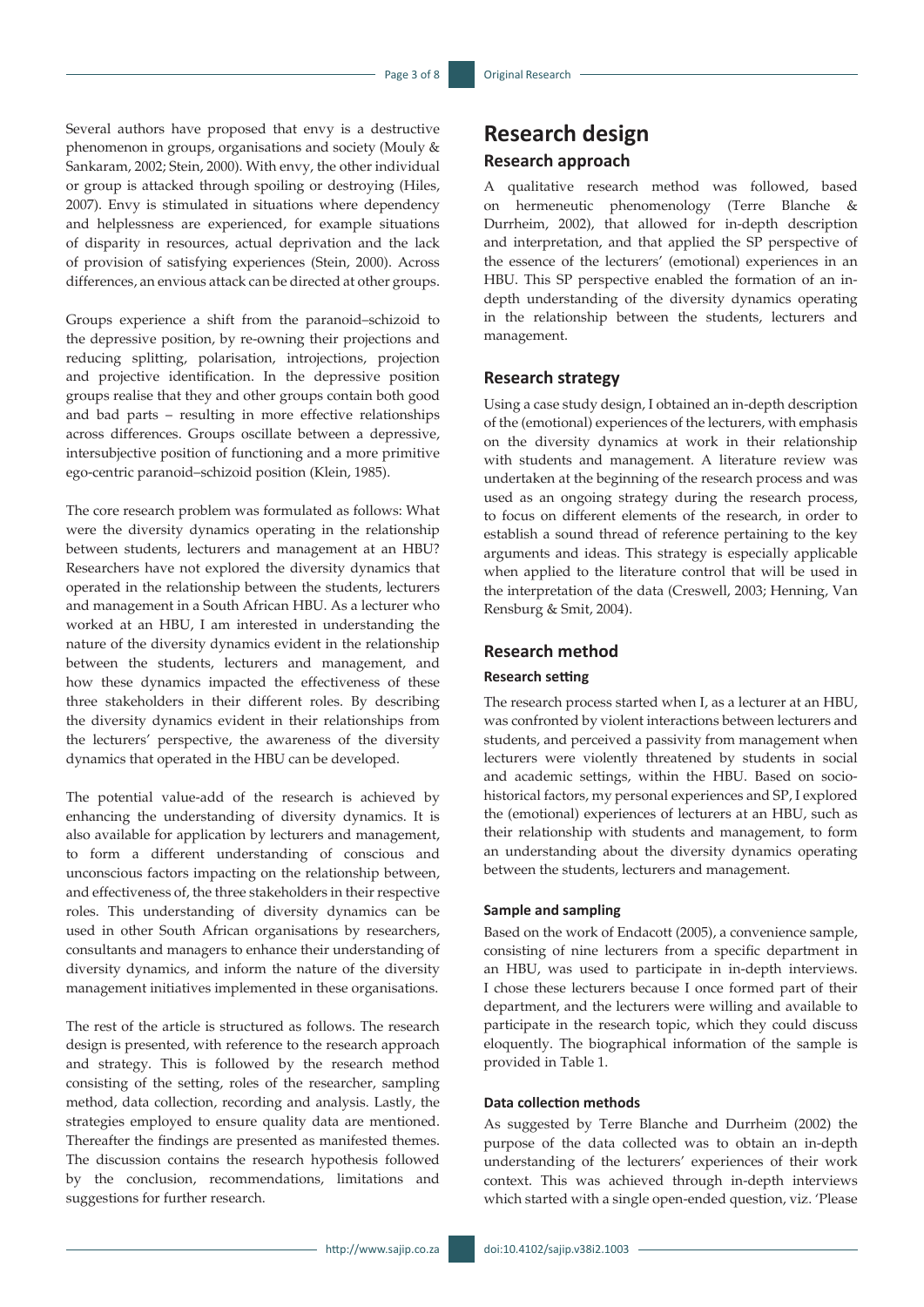| Race            | Gender                           | Position                                                                                         | Age                                                                     |
|-----------------|----------------------------------|--------------------------------------------------------------------------------------------------|-------------------------------------------------------------------------|
|                 | White $(n = 8)$ Female $(n = 6)$ | Management and<br>senior lecturer ( $n = 1$ )<br>Senior lecturer $(n = 1)$<br>Lecturer $(n = 4)$ | Above 40 $(n = 2)$<br>Between 30 and 40 $(n = 1)$<br>Below 30 $(n = 3)$ |
|                 | Male $(n = 2)$                   | Senior lecturer ( $n = 1$ )<br>Lecturer $(n = 1)$                                                | Between 30 and 40 $(n = 1)$<br>Below 30 $(n = 1)$                       |
| Black $(n = 1)$ | Male $(n = 1)$                   | Lecturer $(n = 1)$                                                                               | Below 30 $(n = 1)$                                                      |

*n*, number.

tell me the story of your experiences as a lecturer at this university'. Questions based on what the lecturers were saying were generated thereafter. Through the questions I explored the nature of diversity evident in the relationship between the three stakeholders.

#### **Recording of data**

The in-depth interviews were recorded and the nine audiotape recordings were transcribed verbatim, as suggested by Terre Blanche and Durrheim (2002). The electronic versions of data and the audiotapes were securely stored and managed.

#### **Data analyses and interpretation**

Data analyses entailed transcribing the interviews, familiarising myself with voluminous amounts of data, categorising and coding the data and eliciting themes from the data (see Terre Blanche & Durrheim, 2002). In the analysis, interpretation and reporting of the findings I used the interpretive stance as proposed by Shapiro and Carr (1991). I interpreted data based on evidence from the data, existing literature about SP and the self as instrument (Schafer, 2003).

#### **Strategies employed to ensure quality data**

The plausibility, truth value and transferability of the analysed research were negotiated with the lecturers and certain experts in the SP field. From reading the analysis and interpretation of the data they reported that they considered the analysis and interpretation to be plausible. In this article, I attempted to provide a clear description of the sampling, data collected, data analysed and interpretation whilst explicating an account of the experiences of the lecturers at the HBU. Through this account the reader was free to decide about the validity of this project, whether or not she or he would be able to replicate (reliability) the research, and would it be possible to transfer these findings to his or her context (Cresswell, 2003; Henning *et al*., 2004; Terre Blanche and Durrheim, 2002)?

Informed consent was obtained from the lecturers by describing the project and explaining that the data will be interpreted from the SP lens (Christians, 2005). The lecturers' confidentiality and anonymity were ensured by storing the audio-tapes and transcripts of the data safely. As suggested by Christians (2005), the lecturers' identities were further protected by excluding certain identifying aspects from the data.

Each theme is discussed by providing verbatim evidence from the lecturers. Then each theme is discussed by integrating the theme with existing literature. Then two research hypotheses based on the integration of each theme with literature were presented.

## **Findings**

In order to illustrate the diversity dynamics operating in the HBU, two themes, about the diversity characteristics and struggle skills entrenching the Black and White divide, were evident.

### **Diversity characteristics entrenching the Black and White divide**

Given that lecturers, who in this sample are mainly White, the three stakeholders can be divided into particular racial groupings – Black students, White lecturers and Black management. Although the lecturers did not directly refer to the racial groupings in the HBU, the importance of race in the transactions between students, lecturers and management was inferred from the lecturers' statements.

Several lecturers commented that issues pertaining to race affected their relationships with the (Black) students and management. The following statements illustrate this. L4 stated that:

'by virtue of being an academic institution there is a gap between students and academic staff. It has always been a bit worse at Black universities because the academic staff used to be mainly White...' (Lecturer 4, lecturer at historically Black university)

L7 affirmed that:

*'*the fact that you are White is an issue or a potential issue [for the students and management].' (Lecturer 7, lecturer at historically Black university)

It is also important to recognise that the accusations of lecturers being racist were usually experienced when the students were part of a bigger group. L3 expressed that:

'[she] sees them individually or in very small groups, ... all [the accusations] fall away and there's still a real relationship. She continued to say that [the accusations] only come into play when they're in masses and then suddenly even the individual relationships, which I've had with people, I realise I'm not [myself] to them.' (Lecturer 3, lecturer at historically Black university)

Lecturers seemed aware that the students considered them to be racist, especially in the context of the lack of achievement on the part of the students. L2 voiced that:

'we get direct, not even implied, accusations that we are busy disadvantaging the students.' (Lecturer 2, lecturer at historically Black university)

L6 also stated that the old frame of reference that she saw in her relationship with the students was that:

'White people actively, productively, intentionally try to keep Black people down.' (Lecturer 6, lecturer at historically Black university)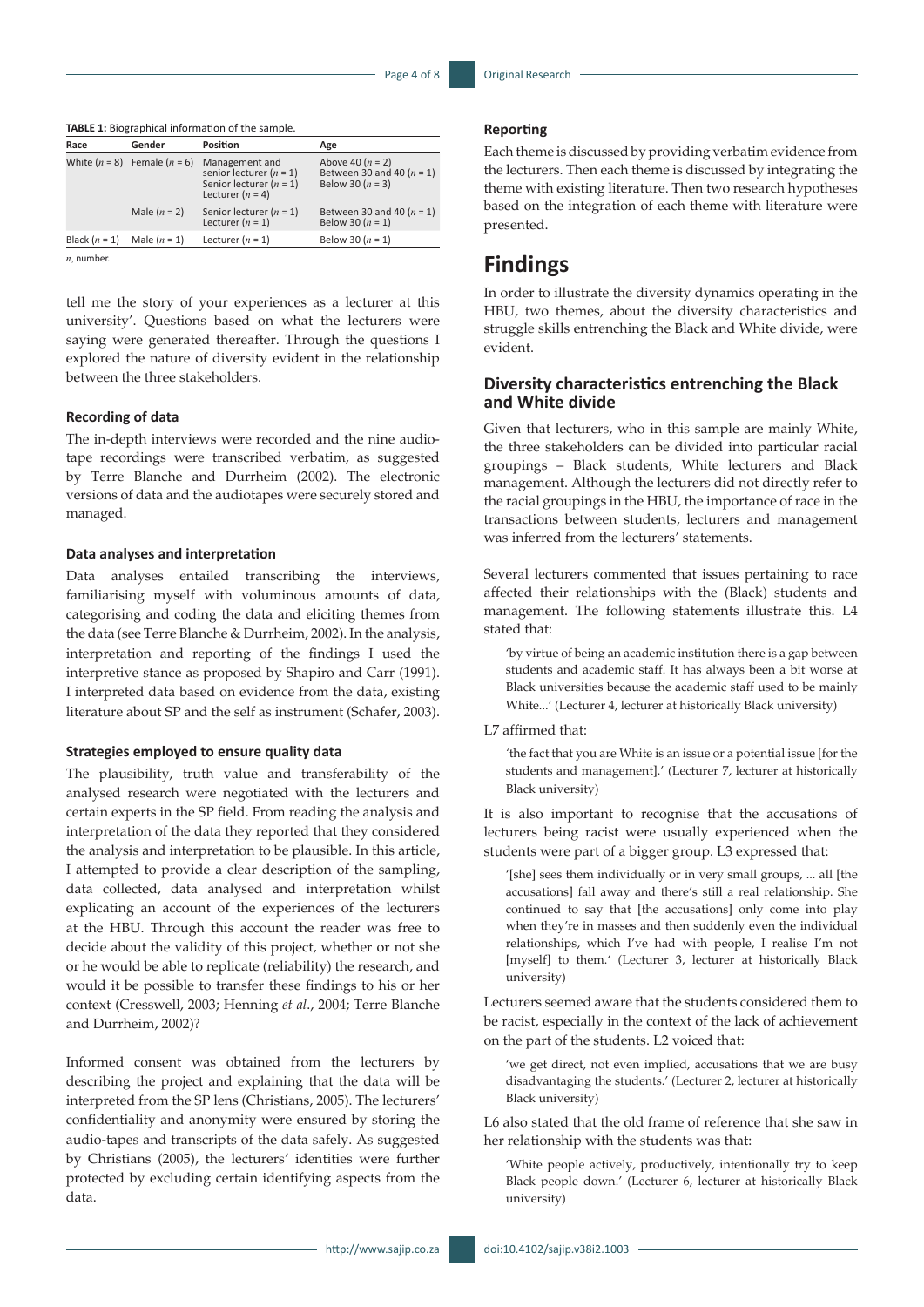Lecturers reported that they were accused by stakeholders, including the students, who stated that the department is the Vlakplaas<sup>1</sup> of the university. L2 highlighted that:

'we are compared with Vlakplaas and the old regime and we are a White department, and so on … we don't care about the students … and we manipulate the marks'. (Lecturer 2, lecturer at historically Black university)

The projection that lecturers were the students' enemy is also reflected in the statement made by L6 who referred to being seen as a representative of the far–right, White Afrikaner group, she stated 'I feel that I'm actually there as a kind of representative of the right–wing Afrikaners who tried to stop Black people from getting on in life.'

Race also carried potent historical meaning for the relationship between management and lecturers. L4 articulated that:

'some of these people in the management positions used to be students or junior staff members [or new appointments, mainly Affirmative Action] and they were part of the struggle against the previous management system'. (Lecturer 4, lecturer at historically Black university)

This socio-political power was further entrenched by the positional authority afforded management in the HBU. It is possible that the mainly White lecturers were unconsciously influenced by a question around whether or not Black management was capable of leading them, of whom some were past students in the department, or the lecturers' junior colleagues, or were perceived as affirmative action appointees. Although management was not asked, it is suggested that perhaps the unconscious question that influenced management, based on their behaviour, was whether they, as Black management, can manage and lead White lecturers or not.

In a conflictual situation involving students, lecturers and management, two of the lecturers attempted to reveal themselves as multifaceted human beings who suggested their personal experience of the plight of the students. L3 echoed a story of one student who said 'what a struggle it had been for him to come so many miles to university, away from home, his parents were struggling to pay'. She responded to this story by telling him that she did not study at university immediately after leaving school, and challenged the students' perceptions that 'just because we've got White skins or whatever, ... we haven't necessarily had it all easy. [Students] never even responded to the story … somehow there were no responses.'

It seemed that issues pertaining to race did not alone influence the student–lecturer–management relationship, but also issues of power and positional authority. L2 stated that:

'perhaps it is not just about White and Black; it's about someone who has power and someone who has no power. Someone who has knowledge and someone who has no knowledge.' (Lecturer 2, lecturer at historically Black university)

1.Vlakplaas was the farm where the death squads of the apartheid security forces were based.

### http://www.sajip.co.za doi:10.4102/sajip.v38i2.1003 -

L4 articulated that:

'mixed up with that [the fact that lecturers are part of the old system] is the thing that [lecturers] have the authority to give marks and somehow these things always get mixed up'*.* She continued to say that 'the academic authority and the old political thing I think are to a large extent still not separate.' (Lecturer 4, lecturer at historically Black university)

Another possible diversity characteristic is the language difficulties of the students as observed in their assignments, tests and examinations. Then there are the cultural and assumed political differences between the students and lecturers. Given that the students lived in townships and the lecturers lived mostly in more affluent suburbs, this points to socio-economic circumstances impacting on the relationship between students and lecturers. Additionally the lecturers may have held different perceptions from the students about how individuals at university should behave. The difference between the lecturers' and students' understanding of appropriate behaviour was accentuated by L2 and L7. L2 stated that 'we [the lecturers] possibly have backgrounds at universities where there was a happy atmosphere and a positive educational relationship with the academic staff.' Management to some extent share race, cultural and a particular aspect of the socio-political history with the students. Therefore, these diversity characteristics also widen the divide between lecturers and the management.

### **Struggle skills entrenching the Black and White divide**

Most of the lecturers also indicated that students tend to use struggle skills from the old political dispensation in the current context. This is affirmed by L5 who stated that 'they still want to struggle, they want to fight, they want to continue with those old skills that they were so good at.'

L4 commented that:

'the person is usually White (the lecturer) and that person is usually in a position of authority, that person has the power. And you are the victim and through the years you basically developed a way of challenging this very effectively and somehow it is as though people cannot let go of that.' (Lecturer 4, lecturer at historically Black university)

The link between the struggle skills and the developmental process of rebelling against authority should not be overlooked (Coren, 1997). The latter is highlighted by L7 who stated 'that's what we expect from students – we were like that as well.' The above statements also raise the question whether or not the White lecturers had the new skills needed to interact with the Black students. Thus, lecturers told the story about the students using old skills, as if the lecturers had the new skills (conscious and unconscious) for the new dispensation. Of particular importance is that lecturers might have experienced powerlessness in their interactions between the three stakeholders. This idea is eloquently captured by L6 who stated that:

'in my experience it is very difficult for someone with a White skin to voice a protest, because it is not seen as legitimate. If the system does not see you as a legitimate voice it is very difficult to do anything.' (Lecturer 6, lecturer at historically Black university)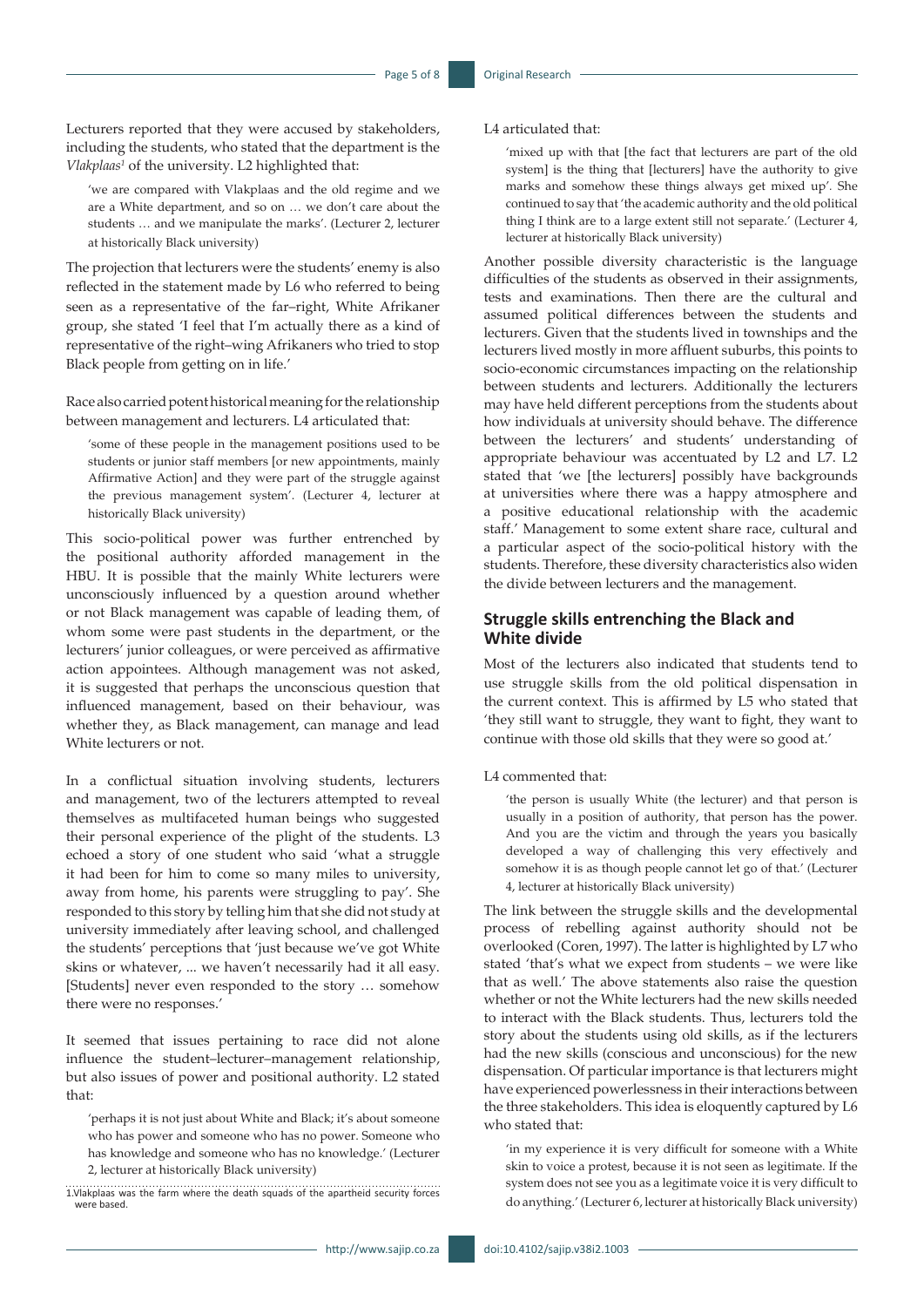The relationship in the triad was influenced by the different diversity characteristics and the concomitant power and authority that the students ascribed to the lecturers and management. These were based on the diversity characteristics, specifically the power that comes with one's race, the authority and power that comes with one's cultural group and the authority and power linked to one's position. It also seemed that through the process where students ascribed the power and authority either to lecturers or management, students were inevitably forming alliances with either lecturers or management, depending on whom they considered could ensure their academic achievement. Students sporadically formed alliances with lecturers or management, which might suggest that students either empowered or disempowered management and lecturers in the HBU.

It may be that students ascribed to lecturers the historical power and authority as members of the White race group, whereas the lecturers tried to operate in accordance with their current positional authority and power within the system. L2 expressed that:

 'in his experience the really bad part is that on the one hand we feel disempowered and on the other hand the students see us as having far more power than we really have.' (Lecturer 2, lecturer at historically Black university)

Certain statements from L4 also seem to indicate that in the same situation, different diversity characteristics could be used simultaneously by students and management to form alliances with each other, against lecturers, and in this way ascribe or strip a group of power and authority. L4 stated that:

'so what [the manager] did was to join with the students against me ... he said to me as a White person I will never understand how this works. Because from their [Black people's] perspective the lecturer is like a mother to the students and she should take responsibility even though it is somebody else's fault'. (Lecturer 4, lecturer at historically Black university)

This statement provides evidence about management seeking an alliance with students by disempowering lecturers. It also illustrates how management accuse White people of not understanding Black people – consequently the implication could be that (White) lecturers do not understand the (Black) students and management. There is an expectation that the lecturers hold the power and authority to assist students, and simultaneously they are stripped of this power and authority.

# **Discussion**

The purpose of the research was to describe diversity dynamics operating in an HBU by forming an in-depth understanding of these dynamics operating in the relationship between the students, lecturers and management from the SP perspective.

This research was seen as important to enlighten present and future developments pertaining to diversity dynamics operating in the relationship between students, lecturers and management, and also tertiary institutions and organisations in general.

Two manifesting themes were evident in the data, the diversity characteristics entrenching the Black and White divide and struggle skills entrenching the Black and White divide. These themes were interpreted in the context of existing literature about SP, to form new insights about diversity dynamics. Based on these insights two research hypotheses were presented.

It seems that the diversity dynamics operating in the relationship between the students, lecturers and management was entrenched by diversity characteristics. It also seems that the relationship between students, lecturers and management was buried in different layers of difference (race, power, authority, culture, socio-political aspects and language) amplifying the split, between the three stakeholders. Pretorius (2003) and Skolnick and Green (2004) discuss in detail how these diversity characteristics are used to project denigrated parts onto a group, in this case the lecturers, across the divide amplified by diversity characteristics. It is proposed that these lecturers then introject these parts and through projective identification behave in accordance with these denigrated, disavowed parts, whereas the students and management probably hold onto the idealised parts. It seems that the relationship between the stakeholders mainly occurred within the paranoid–schizoid position (see Diamond & Allcorn, 2003; Jaques, 1990; Klein, 1985; Menzies Lyth, 1990). The projection of denigrated, disavowed and idealised parts is probably an attempt at a reversal of unconscious roles – in the past the denigrated parts and inferiority were projected onto Black people and the idealised parts and superiority were projected onto White people (Powell Pruitt, 2004; Powell Pruitt & Barber, 2004; Skolnick & Green, 2004).

It appears that the conscious feelings, namely of feeling disempowered, baffled, disqualified, hurt and negated, experienced by the lecturers in the face of the accusations of racism by students, might attest to their sense of being denigrated by the (Black) students and management (see Pretorius, 2003; Skolnick & Green, 2004). The lecturers probably also experienced that the students and management, by projecting a racist identity onto them, perceived them to continue the racism and discrimination of the apartheid regime, specifically as the *Vlakplaas* of the university, against the (Black) students and management. Now, it appears that the lecturers, and consequently the students and management, were kept in particular, unconscious roles.

Juxtaposed against the unconscious attempts to renegotiate unconscious roles amongst the stakeholders, were unconscious efforts to entrench other aspects of these historical roles, which is (White) lecturers as the oppressors and (Black) students and management as the oppressed. In the new dispensation the hierarchical position based on race had, to some extent, changed, resulting in a renegotiation of the hierarchical position of the race groups on a conscious and unconscious level. This apparent reversal, in unconscious roles, amongst the race group might have resulted in groups experiencing changes in the nature of available receptacles for projection of idealized and denigrated parts, across a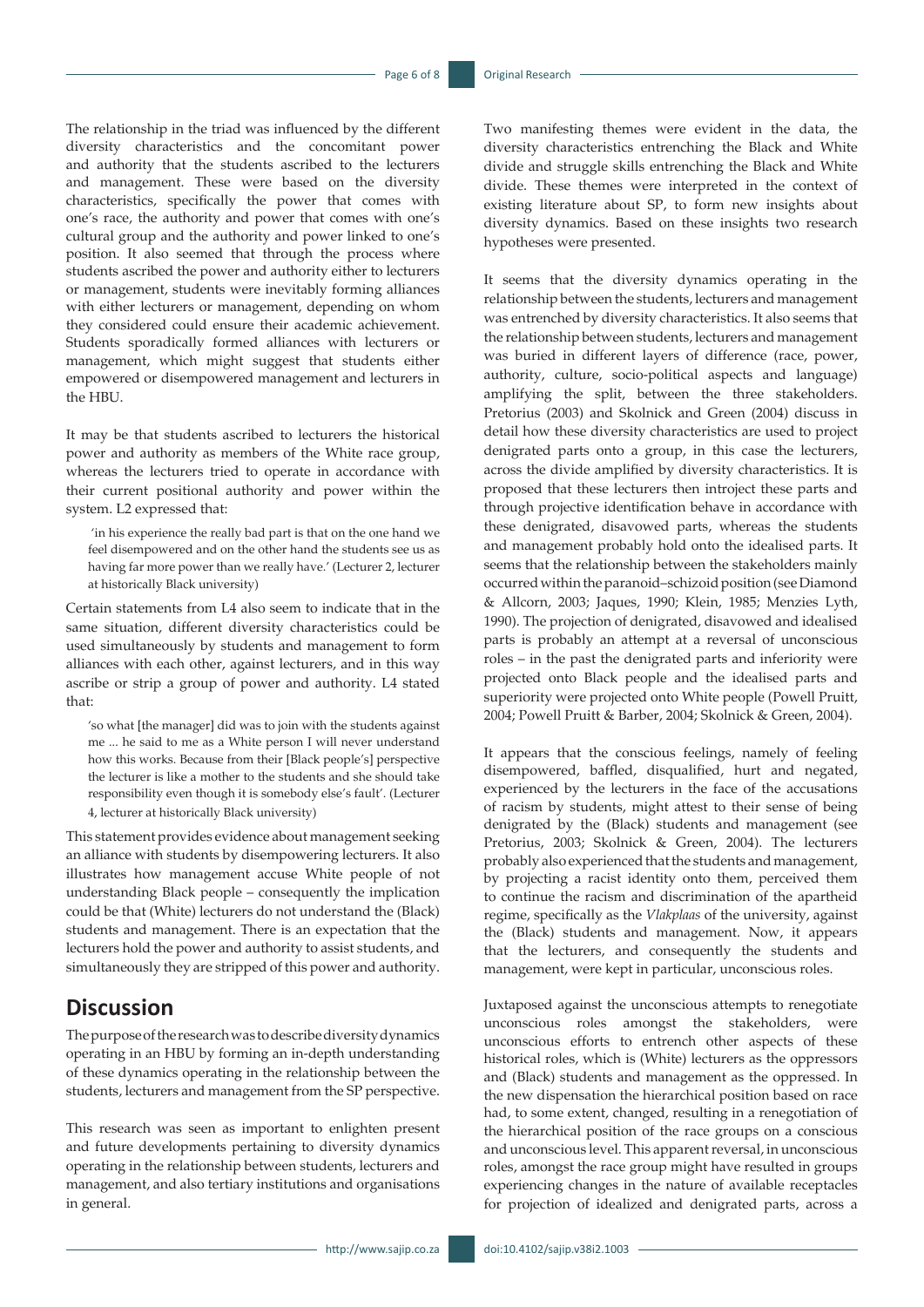particular diversity divide, in particular race. On another level it seems that attempts were made to entrench historical, unconscious roles holding on to relatedness linked to the White–person–in–the–mind and the Black–person–in–the– mind. Although the socio-political dispensation has changed, in the South African psyche there is still investment in the relatedness that the different race groups hold towards each other.

In this way the stakeholders unconsciously held onto the White–person–in–the–mind (the racist, the oppressor, the one withholding progress from the Black person) and the Black–person–in–the–mind (the victim, the oppressed, the one who cannot progress). It is proposed that this particular description of the lecturers can be linked to the concept, the– White–person–in–the–mind. Based on the work about the organisation–in–the–mind (Armstrong, 2006; Young, 1995), the White–person–in–the–mind refers to the relatedness that all South Africans have to a White person. Based on the work of Erlich (2001) and Miller (1989) the relatedness of the students and management towards the lecturers denotes how the lecturers are viewed and treated in terms of their group membership.

Based on the above discussion the following research hypothesis was formulated: It seems that the (White) person– in–the–mind of the (Black) students and management is different from how the (White) lecturers see themselves. In the same way the (Black) person–in–the–mind of the (White) lecturers, is possibly different from how the students and management see themselves. This would suggest that diversity dynamics are entrenched by the relatedness, based on diversity characteristics, amongst the (Black) students and management on the one hand and the (White) lecturers on the other. It is also proposed, using the concept, person–in– the–mind, that the stakeholders probably held onto familiar unconscious relatedness, whilst exploring new conscious relationships and unconscious relatedness across diversity characteristics.

It seems that the diversity dynamics operating in the relationship between the students, lecturers and management was further entrenched by the struggle skills of the students. Perhaps students not only participated in a struggle to ensure that they achieved better academic results, but they did so because they may have felt consciously and unconsciously uncertain about whether or not the lecturers or management were the most powerful stakeholder in the university, which would ensure their academic success. The questions which emerge now and remain unclear, are, when, during the struggle in the new political dispensation, did the students use diversity characteristics to ascribe power and authority to lecturers and management, and which of these characteristics did they use? Perhaps what was not being recognised is that the challenge or threat, by using struggle skills, was a way, which Black students knew, to interact with White lecturers.

This challenge or threat seemed to be most prevalent in the test, examination and evaluation situations as indicated by all the lecturers. It is proposed that a situation, in which the students' competence is evaluated, is perhaps the moment of the Black students' most extreme vulnerability, and the White lecturers' highest level of power and authority. This possibly indicates reciprocal splitting between Black students and White lecturers, which provides further evidence to the possibility that the students and lecturers are operating within the paranoid–schizoid position (Klein, 1985). The challenge or threat was probably an indication of Black students projecting badness onto the White lecturers, resulting in a challenge or threat. Thus, the students attacked the lecturers before the lecturers could attack them.

Furthermore, envy probably underlay conflict (see Hiles, 2007; Mouly & Sankaram, 2002; Stein, 2000) within the HBU and allowed for interaction that was attacking, and not only defensive, between students, lecturers and management. The envious attack may result from desiring that which is perceived to be good and desirable – bear in mind that historically White people were considered the desired ones. Perhaps in the HBU Black students and management were envied because of their perceived privileged position in the new dispensation. In this way envy can be used as a deeply damaging attack on linking (connecting) (Stein, 2000) between the students and management on the one hand and the lecturers on the other, and in this way entrench and maintain the Black and White divide, and consequently the diversity dynamics, between the stakeholders. This deeply damaging, envious attack on linking is further entrenched by the sophisticated use of diversity characteristics to maintain the dynamics operating in the paranoid-schizoid position, making the move to the depressive position almost impossible (Hiles, 2007; Mouly & Sankaram, 2002; Stein, 2000).

Based on the above discussion the following research hypothesis was formulated: It seems that envy was used in the struggle between the three stakeholders, resulting in a deeply damaging attack on linking, and in this way it entrenched and maintained the Black and White divide, and consequently the diversity dynamics, between the stakeholders. This deeply damaging, envious attack on linking, between the stakeholders, is further entrenched by the sophisticated use of diversity characteristics, which ensured that the stakeholders operated in the paranoidschizoid position, making the move to the depressive position almost impossible.

Through the explication of the themes, and also the presentation of research hypotheses presented, I offered to those, in educational institutions and other organisations, the opportunity to reflect on the diversity dynamics that might be operating in particular organisations, and question how employees possibly collude with these diversity dynamics.